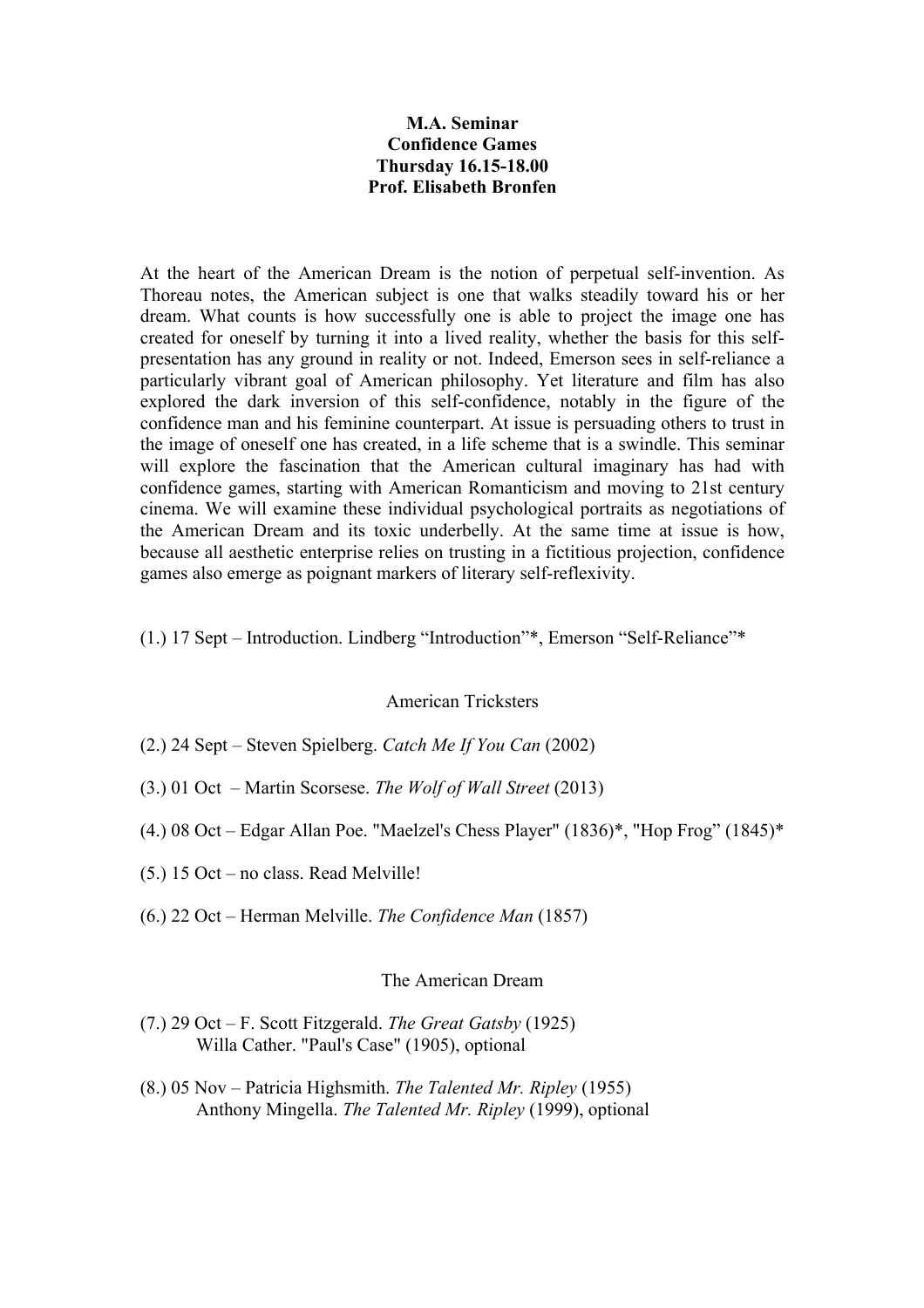### In Confidence: Love and Justice

- (9.) 12 Nov William Shakespeare. *The Merchant of Venice*
- (10.) 19 Nov Ernst Lubitsch. *Trouble in Paradise* (1932)
- (11.) 26 Nov Preston Sturges. *The Lady Eve* (1941)

### Crossdressing Race and Gender

- (12.) 03 Dec Nella Larsen. *Passing* (1929)
- (13.) 10 Dec Woody Allen. *Zelig* (1983)
- (14.) 17 Dec Gillian Flynn. *Gone Girl* (2012) David Fincher. *Gone Girl* (2014), optional Alfred Hitchcock. *Vertigo* (1958), optional

Texts marked with an asterisk (\*) will be made available as pdfs on Olat. Please buy your own copies both of all the other novels and short stories, as well as of the films.

#### **Requirements for the class**:

- All students must prepare **a one page preliminary discussion for each class**, to be posted on Olat (course forum) by Tuesday, 9 a.m. of the respective week. This can entail a thesis, a series of questions, comments or associations; it will facilitate class discussion and allow me to see in what directions you have been thinking while preparing for the class sessions. This will also count towards your class participation and, thus, is compulsory for each session (no more than two misses will be tolerated otherwise you will fail the seminar).
- All students must compile written minutes (*Sitzungsprotokolle*) for one of the class sessions (to be sent to Hannah Schoch hannah.schoch $@es.uzh.ch$  one week after the respective session at the latest).
- Students taking the class for 9 KP must write a research essay, to be handed in by February 15, 2016. It is wise to use the class discussions to test your ideas for this written assignment.
- Lehramt students must write an evaluation of each session with a focus on how they will be able to apply/transfer what we have done in class to their high school teaching (approx.1 page for each class), to be handed in by February 15, 2016.